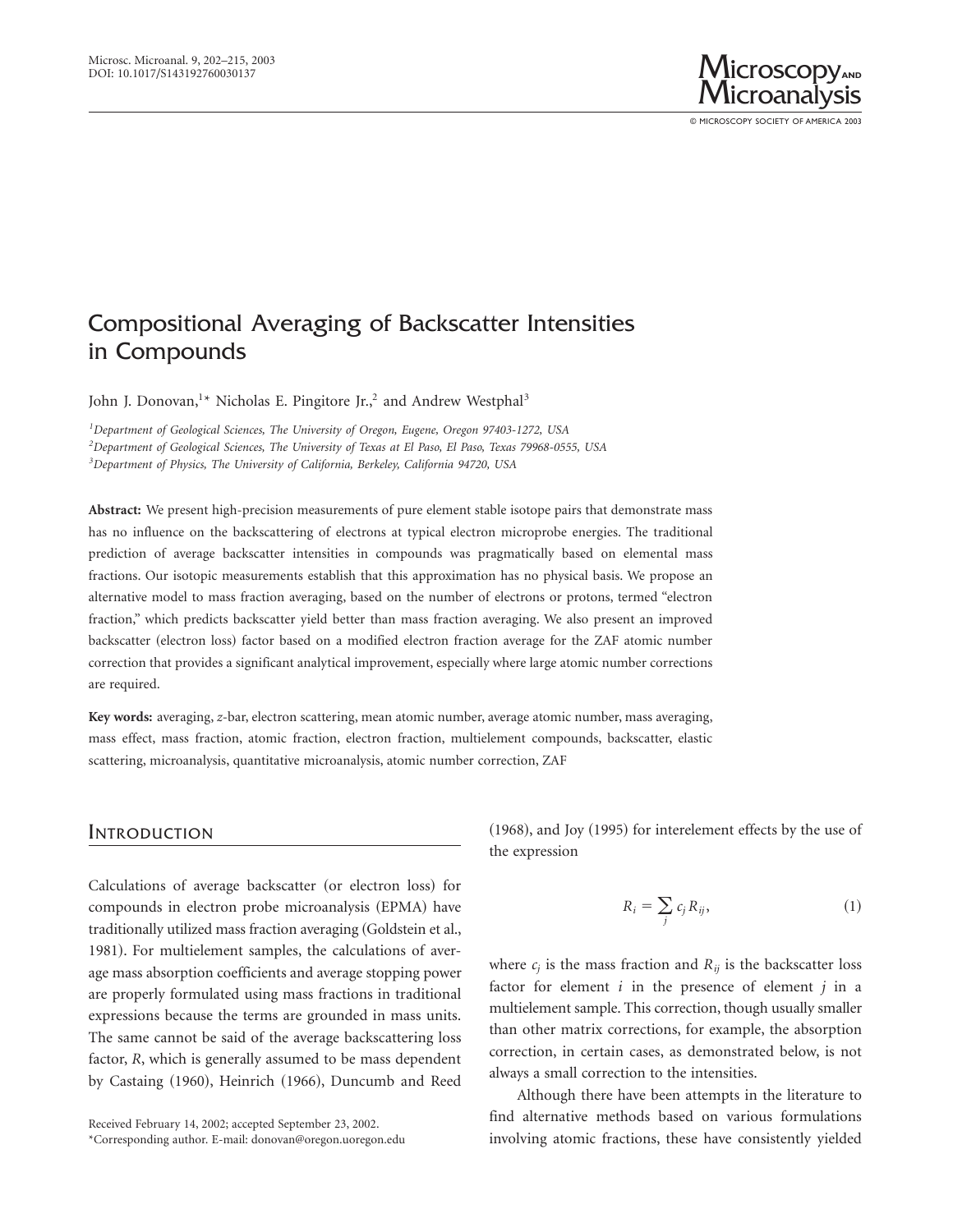even worse results. Reports of difficulty (Myklebust and Newbury, 1991) with certain Si-Pb and other compounds where a large atomic number correction is necessary suggest a reexamination of mass fraction averaging.

#### **Physics of Electron Backscatter**

Electron backscatter is primarily the result of the electrostatic interaction of incident electrons with the Coulombic field of the atom (essentially the positive charge of the nucleus), which in turn is produced by the total charge of the protons (partially modified by the screening effect of the inner orbital electrons), which is related to the number of each, that is *Z*. The electromagnetic dipole component is unlikely to provide more than a negligible contribution to backscatter, especially in nonmagnetic materials, where this property is effectively randomized. Therefore some variety of *Z*-based averaging should, in principle, apply for calculations involving multielement compounds. That is to say, neutrons, which have no electric charge, only mass, should have no effect on productions of this type at typical electron probe microanalysis (EPMA) energies and precision levels. But mass fraction averaging is based on atomic weight, which is the total mass of the protons, electrons, *and neutrons*.

Furthermore, from a physical perspective, it is unlikely for incident electrons at energies typically attained in EPMA to measurably interact with the neutron of an atom. In fact, the wavelength of a 100-keV electron is some  $10<sup>4</sup>$  times larger than the interaction volume of the neutron. Even more to the point, it is uncontroversially accepted that electromagnetic effects dominate over gravitational effects (the only known intrinsic property of mass besides nuclear spin) in this atomic regime by a factor of approximately 1040.

Backscatter *R* loss differs from normal backscatter in that *R* loss involves only those backscattered electrons that still retain sufficient energy to cause an X-ray ionization, for a given X-ray line. For that reason, the process also contains an inelastic component and is not solely dependent on elastic scattering models. But regardless of the model used to explain *R* loss, we only claim that these atomic processes are affected only by the electron energy, *E*, and atomic number, *Z*, and not by atomic weight, *A*.

### **Scope of This Study**

In an effort to detect any possible effect due solely to atomic weight, as opposed to atomic number, we performed highprecision measurements of absorbed current in samples in which the *only* difference was mass, that is the number of neutrons. Specifically, we examined stable isotopes of the same element. For this experiment, we compared samples of normal Cu (mass 63.54), and enriched <sup>65</sup>Cu; normal Ni (mass 58.71) and enriched  ${}^{60}\text{Ni}$ ; and normal Mo (mass 95.94) and enriched  $100$ Mo.

If mass, represented by the presence of the neutron, affects the production of backscatter, then we would expect to see a measurable difference in the absorbed currents between these stable isotope pairs. Absorbed current is, of course, related to backscatter by the simple relation

$$
\eta = 1 - \frac{i_{absorbed}}{i_{beam}},\tag{2}
$$

where *ibeam* is the measured beam current and *iabsorbed* is the measured absorbed or specimen current.

High precision measurements were also performed on a variety of pure elements and simple stoichiometric compounds to evaluate a number of expressions used to predict average backscatter yield using both interpolation from pure end members and atomic number averaging.

### **EXPERIMENTAL**

### **Electron Microprobe Conditions**

All measurements were made on a Cameca SX-51 electron microprobe at the University of California at Berkeley, Department of Earth and Planetary Science. The conditions for the absorbed and beam current measurements were 15 keV, 100 nA. A total of 15 measurements were averaged for each data point plotted and each measurement is itself the average of five A/D current conversions. Where error bars are not shown in the data figures, one standard deviation is smaller than the symbol size.

#### **Backscatter Measurements**

Care was taken to reduce or correct for both the additional contribution of absorbed current from reabsorbed secondary electrons produced by backscattered electrons striking the sample chamber walls and the loss of secondary electrons from the target area. This was accomplished by the use of a small bias of 22.5 V applied to a separately insulated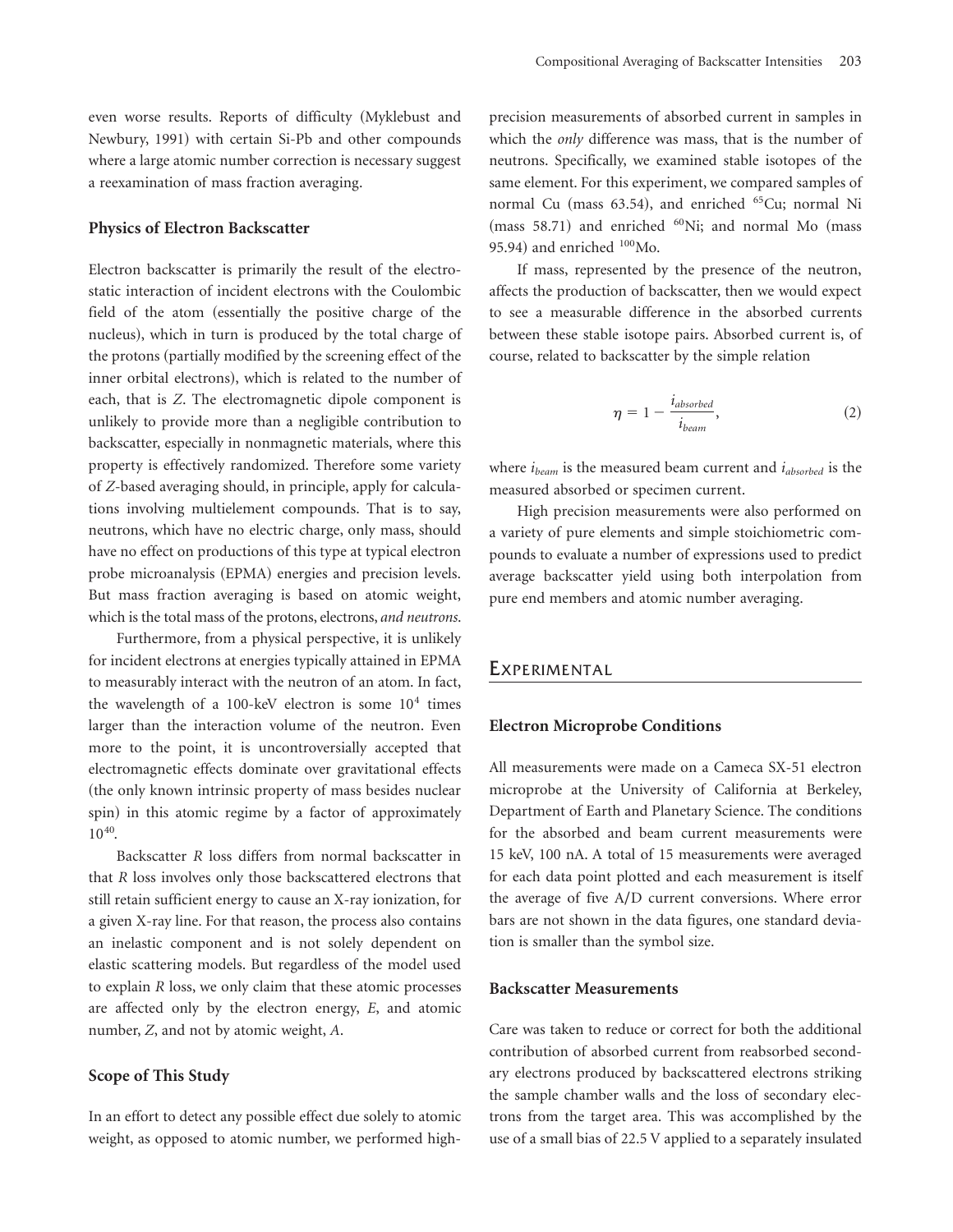

Figure 1. Absorbed current intensities (which acts as a proxy for backscatter yield) acquired on three stable isotope/ natural abundance pairs. The fractional atomic weight numbers are averages for natural abundance isotopic mixtures, presented for comparison with masses for enriched isotopes. Each point represents an average of 15 measurements, shown relative to the average intensity measured for both natural and enriched isotopes; each error bar is one standard deviation. The complete analysis (sample split #1) was repeated for verification on a second probe mount of a separate set of isotope pairs, and this second set of results is presented as sample split #2. Note that all the measurements fall within 0.25% of the respective average of each isotope pair, and that even the one-standard-deviation error bars are within 0.5% of the average. This result indicates that any possible mass effect on the production of backscatter electrons is significantly less than the difference in mass between the isotope pairs.

area surrounding the sample (Heinrich, 1966) which Heinrich showed was sufficient to compensate for this effect.

From this and other experiments, it is clear that sample voltage biasing is necessary for accurate determination of absolute backscatter coefficients. However, to simply compare the relative merit of various average atomic number models, we found that the precision of the measurement is much more critical. Since the contribution of secondary electrons is very small for electrically insulated targets of minimal size  $(<10$  mm<sup>3</sup>) and also fairly constant over large ranges of atomic number, we established that sample biasing was unnecessary in comparing stable isotope pairs where the atomic numbers (and hence the nuclear charges) are *exactly* the same.

In fact, we found that even when evaluating a mixed set of compounds and pure elements, all measured under the same conditions and sample configuration, the observed trends between the various models were consistently reproducible *whether the samples had a voltage bias applied or not*. In this article, results reported in absorbed current were generally not acquired using a voltage-biased sample mount, while those results reported in backscatter coefficient,  $(\eta)$ , were acquired using a voltage-biased sample mount.

It should be noted that the *R* loss factor is related to backscatter by the loss of those backscattered electrons from the sample surface which contain sufficient energy to have caused an X-ray ionization had they remained in the sample. This may be denoted by the symbol,  $\eta_X$ , which is similar but slightly smaller in magnitude to the backscatter coefficient,  $\eta$ , depending on the sample-detector geometry and the energy of the X ray that is being observed.

Because of the close connection between backscatter and *R* loss, relative trends in backscatter from compounds and elements can be useful in developing new *R* loss models, and this assumption is borne out by the quantitative measurements presented in this article.

# **RESULTS**

Figure 1 presents high-precision results for absorbed current, measured on two different sample splits of the isotope pairs. The variation  $(\sim 0.2\%)$  within the pairs is similar to the precision level, that is, roughly an order of magnitude smaller than the differences in mass between the isotope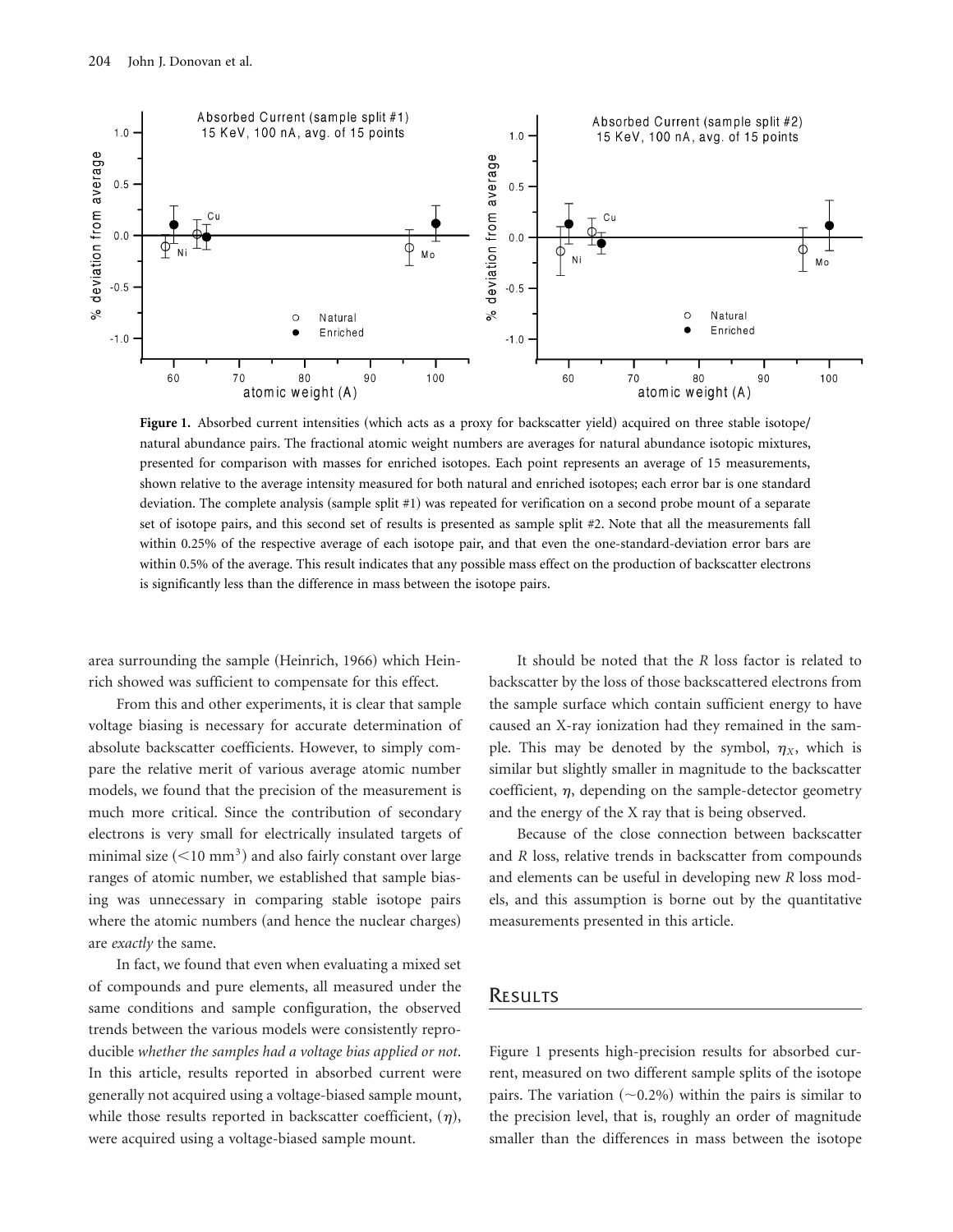pairs. The differences in atomic weight between the natural abundance and enriched isotopes range from 2.2 to 4%.

If mass did affect pure element backscatter intensities, one might have expected an increase in backscatter of about  $2.2%$  per atomic mass unit (AMU) in the region of Ni and Cu (based on pure Fe and Cu measurements) and about 0.22% per AMU in the region of Mo (based on Cu and Ag measurements). Given the respective differences in the Ni, Cu, and Mo isotope pairs of 1.29, 1.46, and 4.06 AMUs, we might have expected to observe backscatter intensity differences on the order of 2.8%, 3.2%, and 0.9% for Ni, Cu, and Mo, respectively.

The observed differences in the isotope pairs were approximately 5 to 15 times *smaller* than these mass-effect calculations suggest. Furthermore the minuscule variation of backscatter with mass appears random, and likely represents experimental error. We must conclude that mass, represented here by the additional atomic mass of neutrons, does not affect backscattering of electrons under microprobe conditions. Mass therefore should not appear as a mathematical term in EPMA models that predict average backscatter.

### **DISCUSSION**

# **Averaging from Pure Elements to Predict Properties of Compounds**

It is well known that atomic-fraction averaging (the ratio of the number of atoms in a compound) poorly predicts the properties of compounds under electron bombardment. For example, uranium sulfide, US, exhibits properties more similar to those of uranium that those of sulfur, even though the atomic proportion of the two elements is 1:1. Mass-averaging of element properties became established early in the history of electron probe microanalysis because of its reasonable success in predicting the properties of compounds from the observed properties of the relevant pure elements.

### **Electron Fraction Averaging**

Physical considerations and the isotope data presented above suggest the use of electron fraction based averaging (Donovan and Pingitore, 1998; Pingitore et al., 1999; Donovan and Westphal, 2000; Donovan and Pingitore, 2002). The electron fraction is the fraction of the electrons, or protons, in a compound contributed by each of the elements present. The electron fraction is calculated as

$$
z_i = \frac{a_i Z_i}{\sum_{i=1}^n a_i Z_i},
$$
\n(3)

where  $a_i$  is the atomic fraction and  $Z_i$  is the atomic number of element *i* in the compound. The difference between this expression and mass fraction is the substitution of atomic number for atomic weight.

The variation in *A*/*Z* in natural elements is as much as 30% (over several hundred percent for hydrogen and helium). Some elements have more neutrons (and hence more mass) than might be expected from their atomic number, while others have fewer neutrons (and hence less mass) than expected.

Mass fraction averaging in traditional models thereby imposes a systematic error on backscatter averaging, an error that is described by the variation of *A*/*Z* versus *Z* for the natural elements. This mass-induced (or neutron induced) error depends on the specific ratios of  $A/Z$  for the elements of the compound in question. The difference between the mass fraction and electron fraction for many compounds is 1 to 3%, but it can exceed 20 to 25%, as in, for example, lead sulfide or uranium carbide (Table 1).

# **Ways to Compare Mass and Electron Fraction Averaging for Backscatter Prediction**

There are two distinct approaches to comparing the relative merit of the two fractional models. One is to predict the property of the compound from the weighted (by mass, electron, or whatever) average of the properties of the relevant pure elements, and compare this to the value of the property measured on the compound. This *property averaging* method has been widely used in estimations of average backscatter, based on mass averaging, by many early experimenters, although it was usually limited to mixtures of two elements.

The other method is to plot a series of measurements of the property versus calculated hypothetical average atomic numbers and observe the smoothness of fit to a simple polynomial or exponential curve. We term this *atomic number averaging*.

We present both approaches to evaluate the predictive powers of mass fraction and electron fraction averaging. We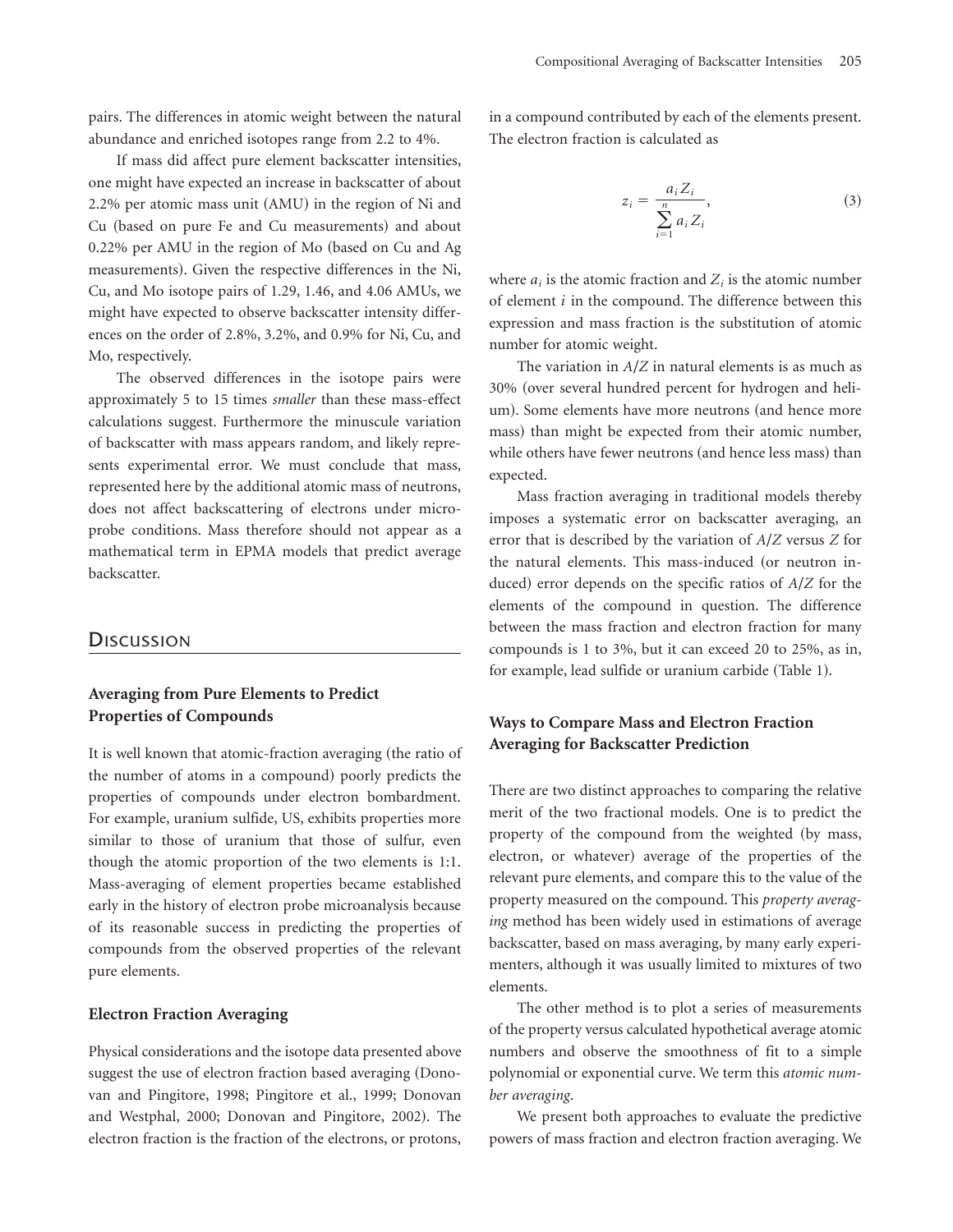|                    |         |          |          | Relative   |
|--------------------|---------|----------|----------|------------|
|                    |         | Mass     | Electron | difference |
| Compound           | Element | fraction | fraction | (%)        |
| AuCu               | Au      | 0.756    | 0.731    | $-3.3$     |
|                    | Cu      | 0.244    | 0.269    | 10.2       |
| <b>PbS</b>         | Pb      | 0.866    | 0.837    | 20.4       |
|                    | S       | 0.134    | 0.163    | 21.6       |
| <b>NaCl</b>        | Na      | 0.393    | 0.393    | 0.0        |
|                    | Cl      | 0.607    | 0.607    | 0.0        |
| UN                 | U       | 0.944    | 0.929    | $-1.6$     |
|                    | N       | 0.056    | 0.071    | 26.7       |
| MgO                | Mg      | 0.603    | 0.600    | $-0.50$    |
|                    | $\circ$ | 0.397    | 0.400    | 0.75       |
| ThSiO <sub>4</sub> | Th      | 0.7159   | 0.6618   | $-7.6$     |
|                    | Si      | 0.0867   | 0.1029   | 18.6       |
|                    | O       | 0.1975   | 0.2353   | 19.1       |
| UC <sub>2</sub>    | U       | 0.983    | 0.8846   | $-10.0$    |
|                    | C       | 0.0917   | 0.1154   | 25.8       |
|                    |         |          |          |            |

**Table 1.** Comparison of Mass Fraction and Electron Fraction for a Number of Compounds<sup>a</sup>

a The relative difference between the two calculations depends on the *A*/*Z* ratio of the elements in the compound and is due solely to the effect of the neutron mass of the atom.

also present an additional technique for predicting backscatter, based on elastic cross section averaging.

### **Backscatter Prediction from Property Averaging**

Predictions of the backscatter from intermediate compositions made using property averaged measurements from pure elements are performed using the expression for mass fraction (Heinrich, 1963; Duncumb and Reed, 1968):

$$
\bar{\eta}_{C_{AB}} = c_A \eta_A + c_B \eta_B, \qquad (4)
$$

where  $c_A$  and  $c_B$  are the mass fractions of elements *A* and *B* in the binary compound and  $\eta_A$  and  $\eta_B$  are the backscatter ratios of the pure elements. The electron fraction property averaging expression for intermediate compositions derived from measurements on pure elements is similarly assumed to be

$$
\bar{\eta}_{Z_{AB}} = z_A \eta_A + z_B \eta_B, \qquad (5)
$$

where  $z_A$  and  $z_B$  are the electron fractions of elements  $A$  and  $B$  in the binary compound from equation  $(3)$ . In all cases, it is assumed that the mixing of binary end-member properties is on a straight line.

In Figure 2a,b, mass and electron fraction property predictions give similar results, with a slightly better prediction from the mass fraction average.

# **Backscatter Prediction Based on Elastic Cross Section Averaging**

Backscatter is an elastic scattering process, to a first order dependent on the number of protons in the nucleus and to a second order on its effective nuclear charge. At typical energies utilized in EPMA, there is no interaction with neutrons, as demonstrated by the isotope data previously shown. The word *effective* denotes that the total nuclear charge is not involved in elastic scattering of incident electrons, especially for atoms of higher atomic number due to screening of the nucleus by the inner orbital electrons. Because of this nuclear screening effect, the effective charge of the nucleus is reduced and a correction is required to account for this.

The use of mass fraction for average backscatter calculations contains a fortuitous bias for nuclear screening due to the nonlinearity of atomic weight with respect to  $Z$ .  $(A)$ increases faster than *Z*, especially at high *Z*.) This atomic weight scaling effect is produced by the additional mass of the neutron, and is completely unrelated to elastic scattering of electrons at EPMA energies.

Armstrong (1991) noted that the ratios of elastic scattering cross section and atomic mass to atomic number correlate fairly well. Since the elastic scattering term is essentially the size of the target atom as seen by an electron beam (for backscattered electrons), Armstrong felt this might explain the observed correlation of various electron–solid interactions with mass fraction. Thus, the correlation of mass fraction with electron backscatter yield, demonstrated by Heinrich (1963) and Colby (1966), may be accidental. In fact, during efforts to create more physically based electron interaction models, this relative elastic scattering ratio has been suggested by others as one possible basis for calculating the elemental proportioning of electron backscatter in multielement compounds, rather than the traditionally utilized mass fraction basis from Castaing (1960) and Heinrich.

Armstrong (1991) used the following expression for single elastic scattering that produces results that vary only slightly with the energy of the incident beam: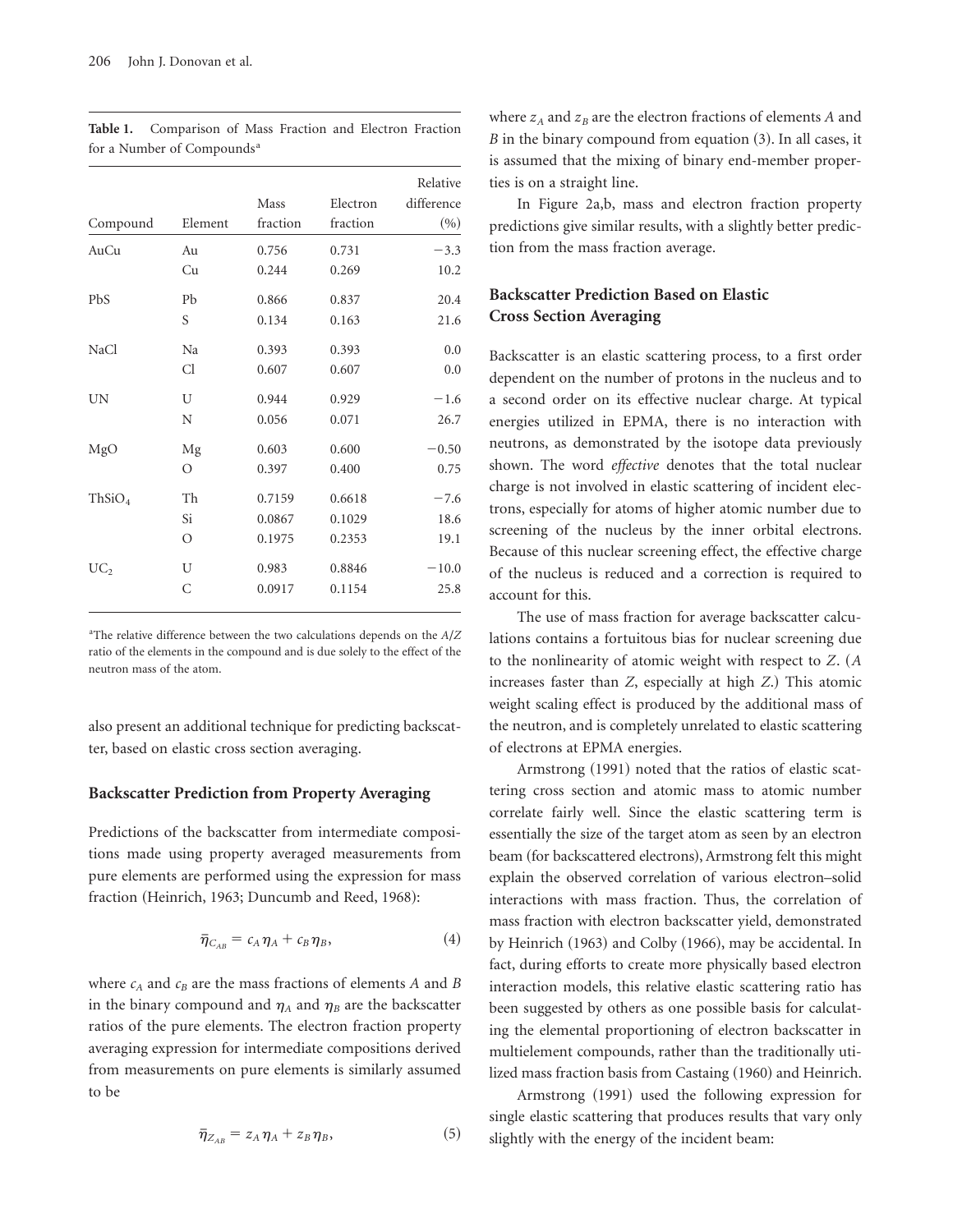

Figure 2. Property average predictions from pure element backscatter intensities versus backscatter measurements on NIST SRM 481/482 Au/Ag/Cu binary alloys (20 keV, 100 nA, average of 10 measurements per point, 22.5 V sample bias) for  $(a)$  mass fraction, equation  $(4)$ ,  $(b)$  simple electron fraction, equation  $(5)$ ,  $(c)$  elastic fraction, equation  $(9)$ , and (d) "modified" electron fraction, equation (11). Both the elastic fraction and modified electron fraction predictions give good results to the data. The parameterized elastic fraction is mathematically equivalent to a *Z*1.35 function and therefore similar to a modified electron fraction using a *Z* exponent of 1.4, as is seen from the similarity of the two plots.

$$
\sigma^{E} = 5.21 \times 10^{-21} \frac{Z^{2}}{E^{2}} \frac{4\pi}{\alpha (1+\alpha)} \left( \frac{E + m_{0} c^{2}}{E + 2m_{0} c^{2}} \right)^{2}, \quad (6)
$$

where *E* is the electron energy in kiloelectron volts, *Z* is the atomic number,  $m_0 c^2 \approx 511$  keV, and  $\alpha$  is an effective nuclear charge screening factor,

$$
\alpha = 3.4 \times 10^{-3} \frac{Z^{0.67}}{E}
$$
 (7)

from Newbury et al. (1980). To calculate an elastic scattering cross section fraction, we assume that the averaging is based on the additivity of the elastic scattering weighted atom proportion of each element in the compound. The elastic scattering fraction,  $\sigma_i$ , is therefore,

$$
\sigma_i = \frac{a_i \sigma_i^E}{\sum_{i=1}^n a_i \sigma_i^E},
$$
\n(8)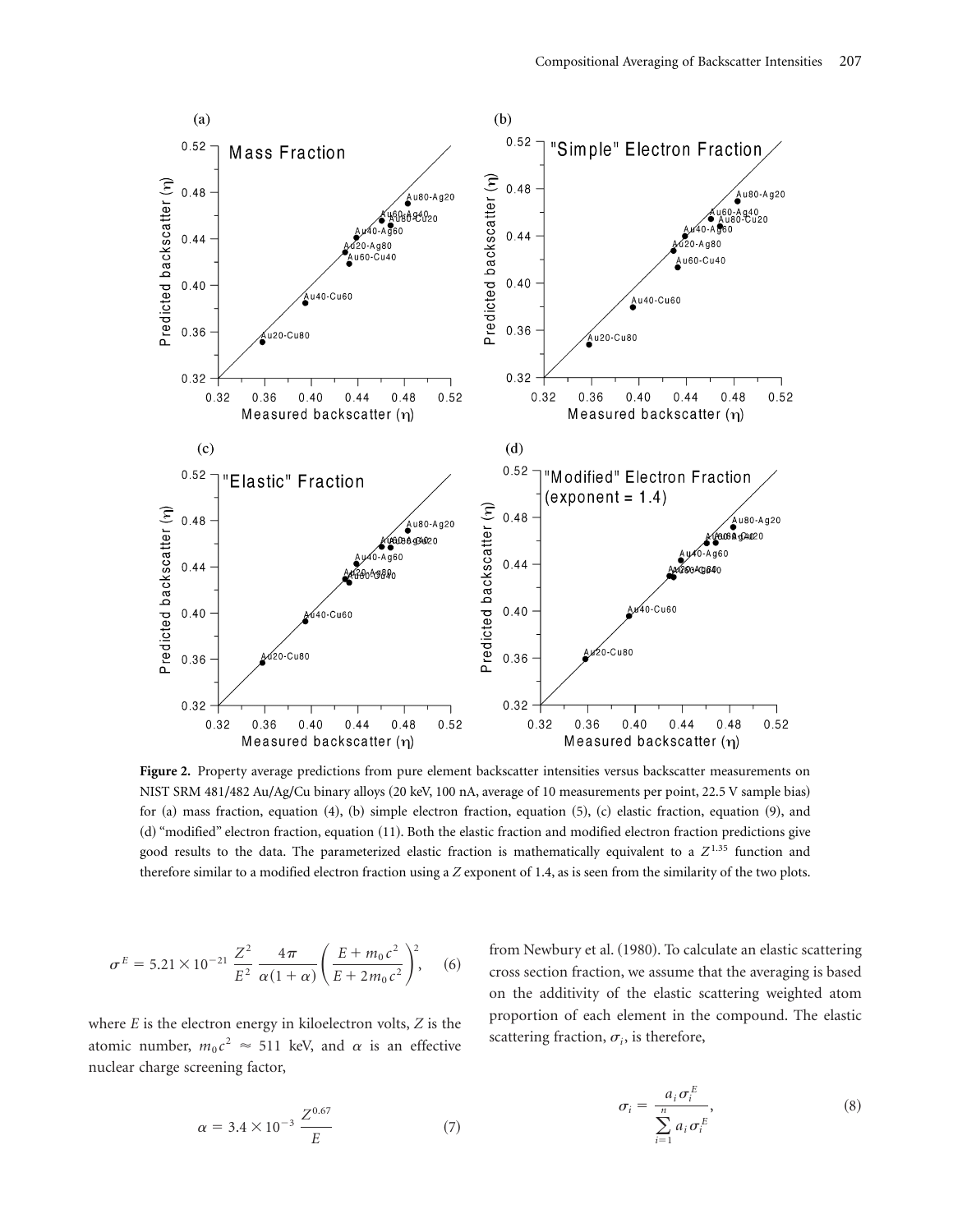where  $a_i$  is the atomic proportion of the element in the compound, and  $\sigma_i^E$  is the total elastic scattering cross section for element  $i$  as defined in equation  $(6)$ .

We calculate the elastic scattering cross section average, derived from Armstrong (1991), as

$$
\bar{\eta}_{\sigma_{AB}} = \sigma_A \eta_A + \sigma_B \eta_B, \qquad (9)
$$

where  $\sigma_A$  and  $\sigma_B$  are the elastic fractions of elements *A* and  $B$  in the binary compound from equation  $(8)$ . It is assumed that the mixing of properties is on a straight line between pure element end members.

In Figure 2a,b,c, the best prediction is given by the elastic scattering fraction average, based on equation  $(9)$ , derived from Armstrong (1991).

### **Modified Electron Fraction Averaging**

The simple  $(Z^x$ , where  $x = 1.0$ ) electron fraction model does not predict property averaged backscatter production in compounds quite as well as the elastic scattering fraction model. Nuclear screening by the inner orbital electrons, especially in nuclei of the higher *Z* elements, limits the performance of simple electron fraction averaging. The simple electron fraction model assumes that all protons (whose Coulombic field is the contributing factor for elastic scattering) are of equal influence. But as the inner orbital electrons screen the nucleus with increasing efficiency, the rate of increase in backscatter yield decreases significantly for the higher *Z* elements. Since the elastic scattering fraction formulation includes a correction for this, it predicts backscatter better. The mass fraction includes a bias in the proper direction due to the increase in neutron count in higher atomic number elements, and so partially compensates for the screening effect, as noted by Armstrong (1991).

With this screening effect in mind, we adjust the electron fraction calculation to compensate for a variation in scattering with *Z*. The calculation of this modified electron fraction is

$$
z_i^{(x)} = \frac{a_i Z_i^x}{\sum_{i=1}^n a_i Z_i^x},\tag{10}
$$

where *x* is an exponent generally close to 1.0. The exponent  $(x)$  in parentheses simply indicates the derivation of the modified term. To utilize the modified electron fraction adjusted for nuclear screening effects in the calculation of property averaging, we use the following expression:

$$
\bar{\eta}_{Z_{AB}}^{(x)} = z_A^{(x)} \eta_A + z_B^{(x)} \eta_B, \qquad (11)
$$

where  $z_A^{(x)}$  and  $z_B^{(x)}$  are the modified electron fractions of elements *A* and *B* in the binary compound from equation  $(10)$ .

Figure 2d reveals that a good fit can be obtained with this simple adjustment where the best fit is obtained with an electron fraction exponent of  $Z^x$ , where  $x = 1.4$  for the NIST SRM 481/482 Au-Ag-Cu alloys and pure elements.

Although some deviation for the high Au compositions in the predicted backscatter data may be noted due to slight surface contamination of the pure Au standard by Cu and Ag during polishing  $(\sim 1\%$  Cu as bulk analysis), this is in close agreement with the numerical solution to the expression for single elastic scattering used by Armstrong, which yields approximately  $Z^{1.35}$ .

It must be emphasized that exponents are adjusted to obtain the best prediction solely to demonstrate that the variation of backscatter production, in materials of differing composition, can be adequately described by a simple function of atomic number.

### **Backscatter Atomic Number Averaging**

The calculation of average atomic number is straightforward. For the mass fraction average atomic number or " $Z$ -bar"  $(\bar{Z})$ , the expression

$$
\bar{Z}_{(c_i Z_i)} = \sum_{i=1}^{n} c_i Z_i
$$
 (12)

is usually seen (Goldstein, 1992), where  $c_i$  is the mass fraction and  $Z_i$  is again the atomic number of element  $i$  of each element in the compound. The electron fraction  $\overline{Z}$ , that we propose, is calculated from

$$
\bar{Z}_{(z_i Z_i)} = \sum_{i=1}^{n} z_i Z_i,
$$
\n(13)

where  $z_i$  is the electron fraction from equation  $(3)$ . For the sake of symmetry, we can also compare the elastic scattering cross section average *Z*, which could be calculated from

$$
\bar{Z}_{(\sigma_i Z_i)} = \sum_{i=1}^n \sigma_i Z_i, \qquad (14)
$$

where  $\sigma_i$  is the elastic scattering cross section fraction of element  $i$  in the compound as defined in equation  $(8)$ , and *Zi* is the atomic number of element *i*.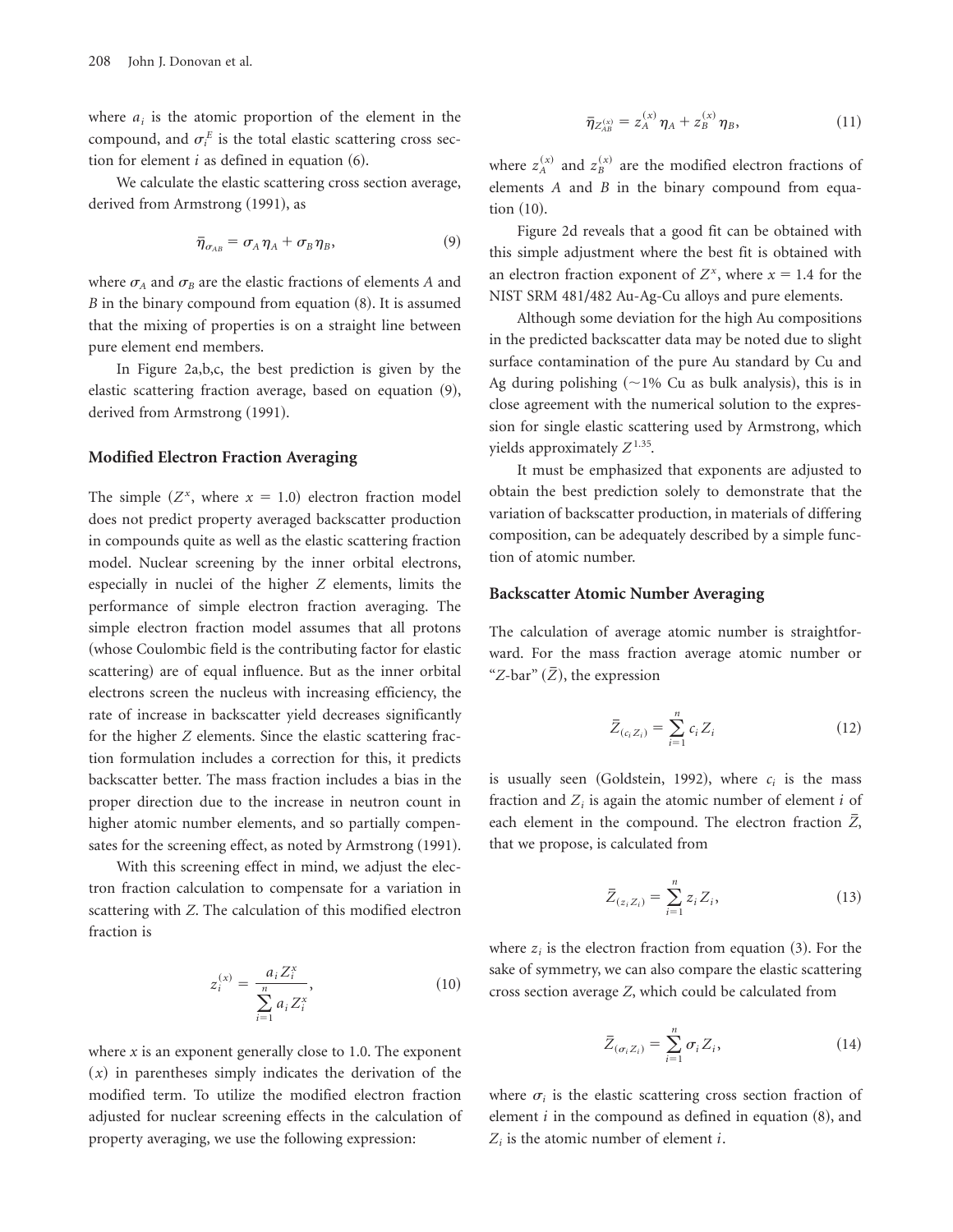

**Figure 3.** Backscatter yield from the Au/Ag/Cu NIST 481/482 data set (20 keV, 100 nA, average of 10 measurements per point, 22.5 V sample bias) versus average atomic number calculations using  $(a)$  mass fraction, equation  $(12)$ ,  $(b)$  simple electron fraction, equation (13), and (c) elastic fraction, equation (14). The mass and simple electron fractional methods give similar results with a slight improvement for the electron fraction average *Z*-bar. Note that no correction for nuclear charge screening has been applied to the simple electron fraction expression, while the mass fraction expression contains a serendipitous built-in bias for nuclear screening due to the nonlinearity of atomic weight with respect to *Z*, a bias produced by the additional mass of the neutron which has no actual effect on electron–solid interactions in EPMA.

In Figure 3a,b,c, we can see backscatter fit results for these three expressions (equations  $(12)$ ,  $(13)$ , and  $(14)$ ) plotted using the high *Z* data set. Interestingly, now the best prediction is given by the simple electron fraction average atomic number expression. This is opposite from the result that we obtained from the property-averaged data in the previous section using equations  $(4)$ ,  $(5)$ , and  $(6)$ . A discussion of this result will appear in the next section.

However, it must be mentioned that other expressions for the calculation of average atomic number and electron backscatter yield, cited by Muller (1954), Herrmann and

Reimer (1984), and Howell et al. (1998), can be found in the literature. For example, we note

$$
\bar{Z}_{(a_i Z_i^2)} = \frac{\sum_{i=1}^n a_i Z_i^2}{\sum_{i=1}^n a_i Z_i}
$$
(15)

from Saldick and Allen (1954), given without theoretical explanation for use in calculating the average atomic number backscatter for measurement of sulfate solutions, while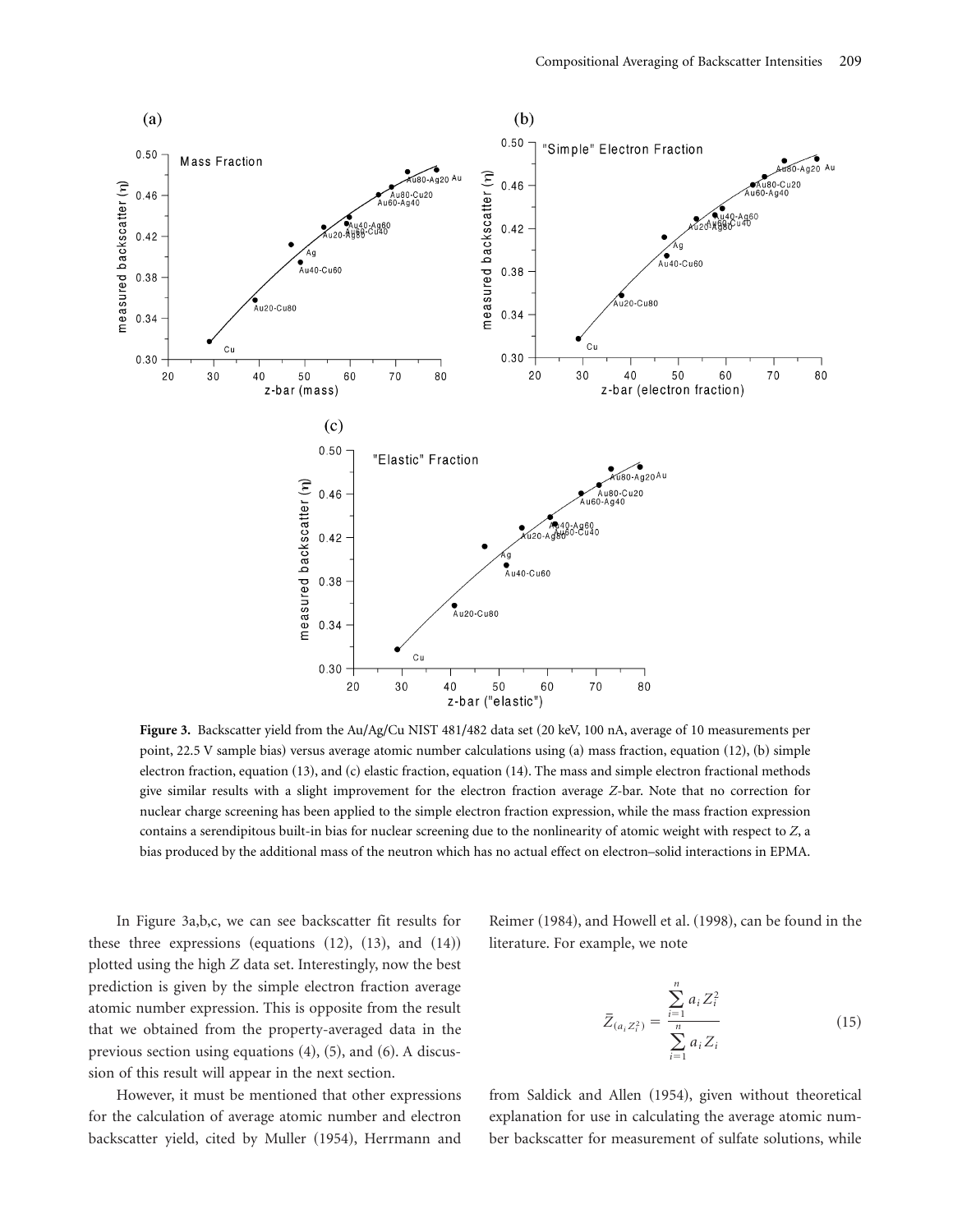Joyet et al. (1953), Hohn and Niedrig (1972), and Büchner  $(1973)$  proposed

$$
\bar{Z}(\sqrt{a_i z_i^2}) = \sqrt{\sum_{i=1}^n a_i Z_i^2},\tag{16}
$$

where it was assumed that backscatter is primarily caused by large angle Rutherford scattering, and Everhart (1960) and also Danguy and Quivy (1956) utilized

$$
\bar{Z}_{(c_i Z_i^2)} = \frac{\sum_{i=1}^n c_i Z_i^2}{\sum_{i=1}^n c_i Z_i},
$$
\n(17)

where it was proposed that backscatter is the outcome of two processes, continuous energy loss and a single large angle scattering event. In all expressions, *ci* is, again, the weight fraction,  $a_i$  is the atomic fraction, and  $Z_i$  is the atomic number of element *i*.

Because the isotope data demonstrate backscatter is independent of mass, we immediately suspect equation  $(17)$ , since it contains a mass fraction term. Indeed, the Everhart (1960) or Danguy and Quivy (1956) model performs worse than the simple mass fraction averaging model. Buchner (1973) found good results with Cu-Au alloys with equation (16), while recently Howell et al. (1998) found a generally poor fit to all three models for very low atomic number compounds. The best fit was from equation  $(15)$  of Saldick and Allen (1954), using an SEM operating at 20 keV and only 0.5 nA of beam current on polymers. However, since Howell et al. could only obtain average image "gray levels" from their instrument, we feel that the measurements in the present paper provide a higher precision test for the various formulations.

These various expressions are plotted in Figure 4 with both the low *Z* and high *Z* absorbed current data sets  $({\bar{Z}} < 30$  and  ${\bar{Z}} > 30$ ). All three expressions fit these data reasonably well, but the fit to the Saldick and Allen (1954) formulation for  $\overline{Z}_{(a_i Z_i^2)}$  from equation (15) is significantly better, and is, in fact, even better than the fit to the mass fraction  $\overline{Z}_{(c_i Z_i^2)}$ , as shown in Figure 4a.

Saldick and Allen (1954) gave no explanation for the theoretical basis or origin of this *Z*-based expression in their paper, although Herrmann and Reimer (1984) showed that a similar expression might be derived by constructing a ratio of the elastic backscatter loss to the inelastic energy loss.

Table 2 summarizes these results by comparing both data sets for each model for atomic number averaging of the backscatter data and chi-squared fits, which show that equation (13) for the electron fraction  $\overline{Z}_{(z_1, z_2)}$  and the Saldick and Allen (1954)  $\bar{Z}_{(a_i Z_i^2)}$  equation (15) give exactly the same results. These expressions are algebraically equivalent, since substituting equation  $(3)$  for  $z_i$  in equation  $(13)$  we obtain

$$
\bar{Z}_{(z_i Z_i)} = \sum_{i=1}^{n} \frac{a_i Z_i}{\sum_{i=1}^{n} a_i Z_i} Z_i
$$
 (18)

$$
\bar{Z}_{(z_i Z_i)} = \frac{\sum_{i=1}^n a_i Z_i^2}{\sum_{i=1}^n a_i Z_i},
$$
\n(19)

which is exactly the same as equation  $(15)$ .

or

However, once again we can provide an adjustment to the simple electron fraction model to compensate for the nuclear screening effect, using the average *Z*-calculated modified electron fraction, by substituting  $z_i^{(x)}$  from equation  $(10)$ , for  $z_i$  in equation  $(13)$ , yielding the expression,

$$
\bar{Z}_{(z_i^{(x)}Z_i)} = \sum_{i=1}^n z_i^{(x)} Z_i
$$
 (20)

where the exponent has been adjusted to give a smooth fit using a simple polynomial. We can see the results in Figure 5, where, using an electron fraction,  $Z_{(z_i^x Z_i)}$ , where the *zi <sup>x</sup>* exponent *x* is about 0.8, we obtain a very smooth fit. This best fit exponent is obtained from selecting the best fit (smallest chi-square) from a range of exponents as seen in Figure 6 for both the low and high *Z* data sets.

# **Comparison of Property and Atomic Number Averaging**

In the backscatter data sets, efficacy of the different fractional averaging methods is different for property-averaged and atomic-number-averaged evaluations. In Fig. 2a,b,c and Fig. 3a,b,c, the proficiencies of mass versus electron versus elastic fraction averaging are almost exactly opposite. Atomic number averaging and property averaging produce different results, from the same data set, because the two approaches are mathematically discrete and not directly comparable. This may explain some of the confusion in the literature in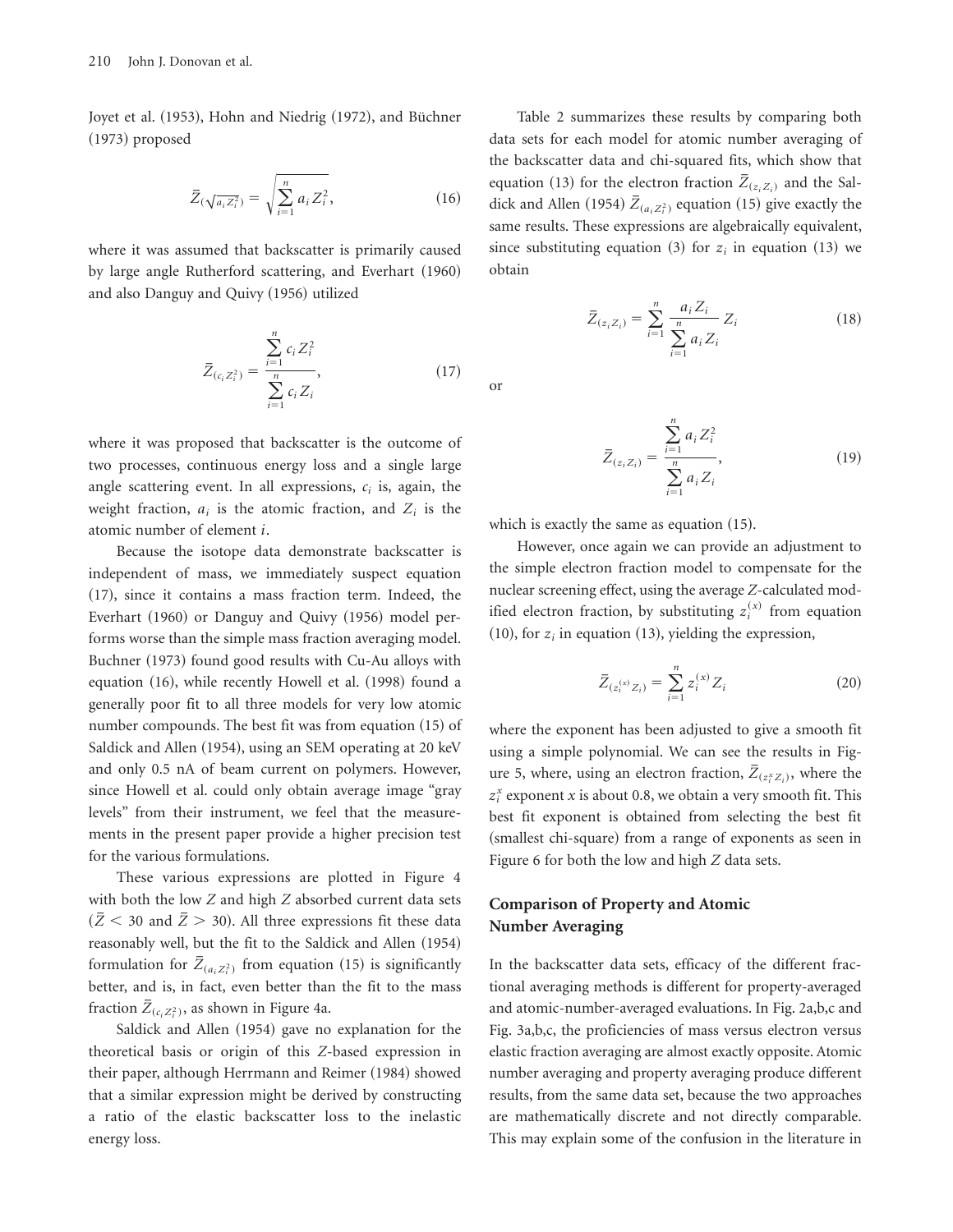

Figure 4. Absorbed current measurements from both the MgO-Cu and Au/Ag/Cu NIST 481/482 data sets (20 keV, 100 nA, average of 10 measurements per point, no sample bias on MgO-Cu, 22.5 sample bias on Au/Ag/Cu NIST 481/482) versus average atomic number calculations using expressions from  $(a)$  and  $(b)$  Saldick and Allen  $(1954)$ , equation  $(15)$ ,  $(c)$  and  $(d)$  Joyet et al.  $(1953)$ , equation  $(16)$ , and  $(e)$  and  $(f)$  Everhart  $(1960)$ , equation  $(17)$ . The fit for all three expressions are reasonable, although the expression of Saldick and Allen is noticeably better and is, in fact, algebraically equivalent to the simple electron fraction expression, equation (13), proposed by us for average atomic number calculations.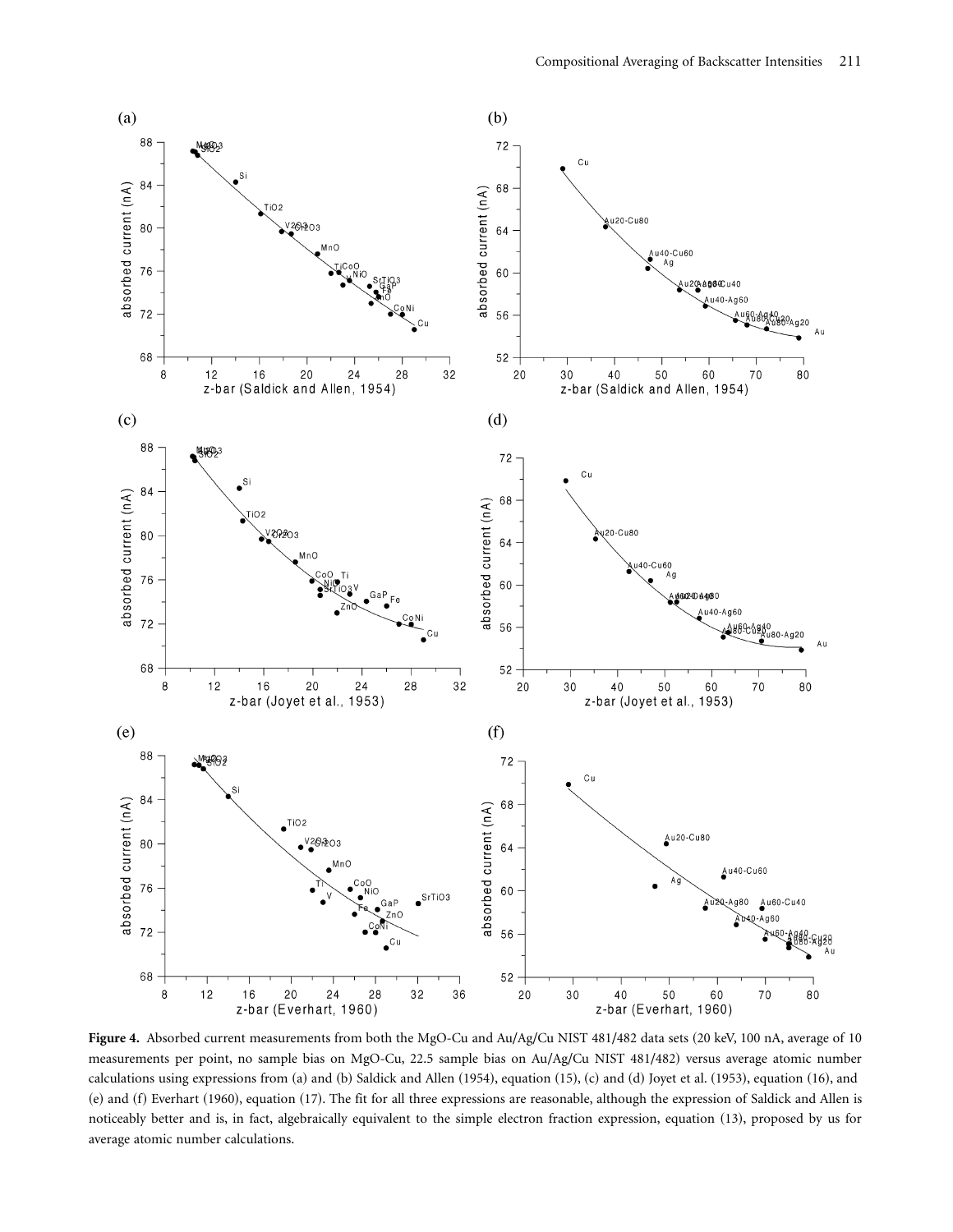| Table 2. Second Order Polynomial Fit Sum of Squares Residuals, $rs = \sum_{n=1}^{1} (y_i - y_{exp})^2$ , for Both Absorbed Current in Nanoamperes |  |
|---------------------------------------------------------------------------------------------------------------------------------------------------|--|
| (20 keV, 100 nA, No Sample Bias Voltage) for the $\bar{Z}$ < 30 (MgO-Cu) and $\bar{Z}$ > 30 (NIST SRM 481/482) Data Sets, for the Various z-bar   |  |
| Models Discussed in the Text                                                                                                                      |  |

| Fractional z-bar model                      | Expression                                                                                  | $\chi^2$ fit for $\bar{Z}$ < 30<br>$(MgO-Cu)$ | $\chi^2$ fit for $\bar{Z} > 30$<br>(SRM 481/482) |
|---------------------------------------------|---------------------------------------------------------------------------------------------|-----------------------------------------------|--------------------------------------------------|
| Atomic                                      | $\bar{Z}_{(a_i Z_i)} = \sum_{i=1}^n a_i Z_i$                                                | 46.89                                         | 14.11                                            |
| Mass, equation $(12)$                       | $\bar{Z}_{(c_i Z_i)} = \sum_{i=1}^n c_i Z_i$                                                | 5.419                                         | 2.776                                            |
| Simple electron, equation $(13)^a$          | $\bar{Z}_{(z_i Z_i)} = \sum_{i=1}^n z_i Z_i$                                                | 4.021                                         | 1.796                                            |
| Elastic scattering, equation (14)           | $\bar{Z}_{(\sigma_i Z_i)} = \sum_{i=1}^n \sigma_i Z_i$                                      | 12.03                                         | 5.453                                            |
| Saldick and Allen (1954), equation $(15)^a$ | $\bar{Z}_{(a_i Z_i^2)} = \frac{\sum\limits_{i=1}^n a_i Z_i^2}{\sum\limits_{i=1}^n a_i Z_i}$ | 4.021                                         | 1.796                                            |
| Joyet et al. $(1953)$ , equation $(16)$     | $\bar{Z}(\sqrt{a_i Z_i^2}) = \sqrt{\sum_{i=1}^n a_i Z_i^2}$                                 | 14.14                                         | 2.875                                            |
| Everhart $(1960)$ , equation $(17)$         | $\bar{Z}_{(c_i Z_i^2)} = \frac{\sum\limits_{i=1}^n c_i Z_i^2}{\sum\limits_{i=1}^n c_i Z_i}$ | 42.58                                         | 25.58                                            |

a Note that the Saldick and Allen and the simple electron fraction expressions are equivalent and both give the best fit to both data sets.

evaluating the two methods for describing elemental averaging in compounds.

### **The Atomic Number Matrix Correction**

The stopping power calculation in the atomic number matrix correction for multielement compounds is correctly formulated in mass fractions because the terms contain mass normalized terms. However, the backscatter loss calculation is not mass dependent, and is improperly averaged using mass fractions. The approximate error produced by the discrepancy between mass and electron fractions for compounds that contain, say Si and Pb, is  $3-4%$  (for a backscatter correction of 15% and a 20–25% difference in mass versus electron fraction averaging).

The standard form of the electron backscatter loss equation as seen in equation  $(1)$  using mass fraction can be altered to utilize a modified electron fraction:

$$
R_i^{(x)} = \sum_j z_i^{(x)} R_{ij}, \tag{21}
$$



**Figure 5.** Backscatter yield from the Au/Ag/Cu NIST 481/482 data set (20 keV, 100 nA, average of 10 measurements per point, 22.5 V sample bias) versus average atomic number calculations using a modified electron fraction expression for average atomic number, equation  $(20)$ . An electron fraction exponent of around 0.7 or 0.8 provides the best fit. A very similar result is obtained for the low *Z* MgO-Cu data set and as seen in the comparison of chi-square versus electron fraction exponent shown in Figure 6.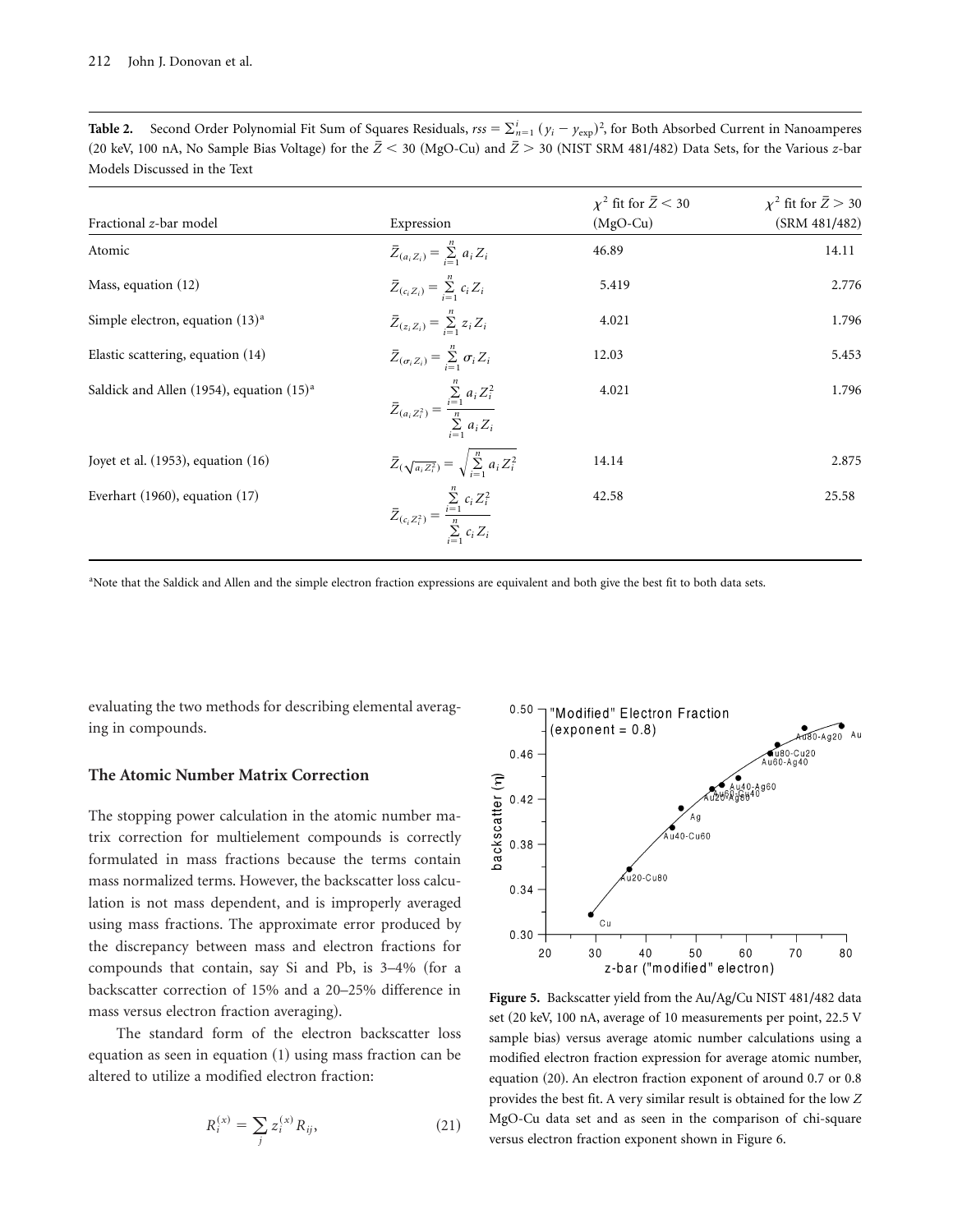

**Figure 6.** Plot of chi-square values from a range of modified electron fraction *z*-bar calculation exponents for best fit backscatter data seen in the previous figures, from equation  $(20)$ , for both a low *Z* (MgO-Cu) data set and a high *Z* (NIST SRM 481/482) data set. The low *Z* data set gives a best fit modified electron fraction exponent of around 0.8, while the high *Z* data set fits best when the exponent is very slightly lower, around 0.7.

where  $z_i^{(x)}$  is the modified electron fraction from equation  $(10)$  that utilizes the best fit exponent from Figure 6, which is around 0.8. The actual form of the atomic number correction is, therefore,

$$
Z_i^{(x)} = \frac{R_i^{(x)} \int_{E_c}^{E_o} \frac{Q}{S} dE}{R_i^{(x)*} \int_{E_c}^{E_o} \frac{Q}{S^*} dE},
$$
(22)

where  $R_i^{(x)}$  and  $R_i^{(x)*}$  are the backscattering loss correction factors for element *i* for the standard and the unknown specimen using a modified electron fraction from equation  $(21)$ , *dE* is the energy loss of an electron, *Q* is the ionization cross section defined as the probability per path length of a primary electron of a given energy causing an ionization event of the associated electron shell for the specified characteristic line, and  $S_i$  and  $S_i^*$  are the electron stopping power for the standard and unknown (calculated using mass fractions) from this expression,

$$
S_i = \sum_j c_j S_{ij}.
$$
 (23)

This modified correction for the atomic number effect, as seen in equation  $(22)$ , along with the traditional Duncumb atomic number correction, was compared using a suite of silicate standards, where silicon was measured over a wide range of atomic numbers. Analyses using the Love–Scott atomic number correction (Scott and Love, 1983) gave similar but slightly worse results compared to the traditional mass averaged Duncumb–Reed atomic number correction. Table 3 shows that the improvement for compounds with large atomic number corrections is significant when using "modified" electron-fraction-based averaging for the backscatter loss factor, especially where compounds with disparate *A*/*Z* ratios are involved.

## **CONCLUSIONS**

The isotope data do not support a mass effect in electron– solid interactions, at least to the fractional percent level. Prediction of electron backscatter in compounds should be based not on the mass fraction, but on the electron fraction, of the constituent elements times the backscatter measured in the respective pure element. The screening effect on the proton nuclear charge from the inner orbital electrons requires an adjustment to the simple electron fraction model.

Mass-fraction averaging has met some success in predicting electron backscatter because atomic mass happens to vary with *Z* in a manner that partially compensates for nuclear screening of the proton charge in atoms of higher atomic number elements.

The average backscatter loss factor can be more accurately calculated using a *Z* based modified electron fraction calculation and should be incorporated in existing matrix correction routines to allow for improved accuracy in cases where large atomic number corrections are involved.

#### **ACKNOWLEDGMENTS**

We would like to thank John Armstrong (NIST), Raynald Gauvin (University of Sherbrooke), David Joy (University of Tennessee), Robert Myklebust (retired from NIST), Dale Newbury (NIST), and John Small (NIST) for our discussions regarding this subject. We also thank the Department of Earth and Planetary Science at Berkeley for supporting the analytical work, Tim Teague for his meticulous sample preparation, and the Department of Geological Sciences at Eugene for time to complete this study.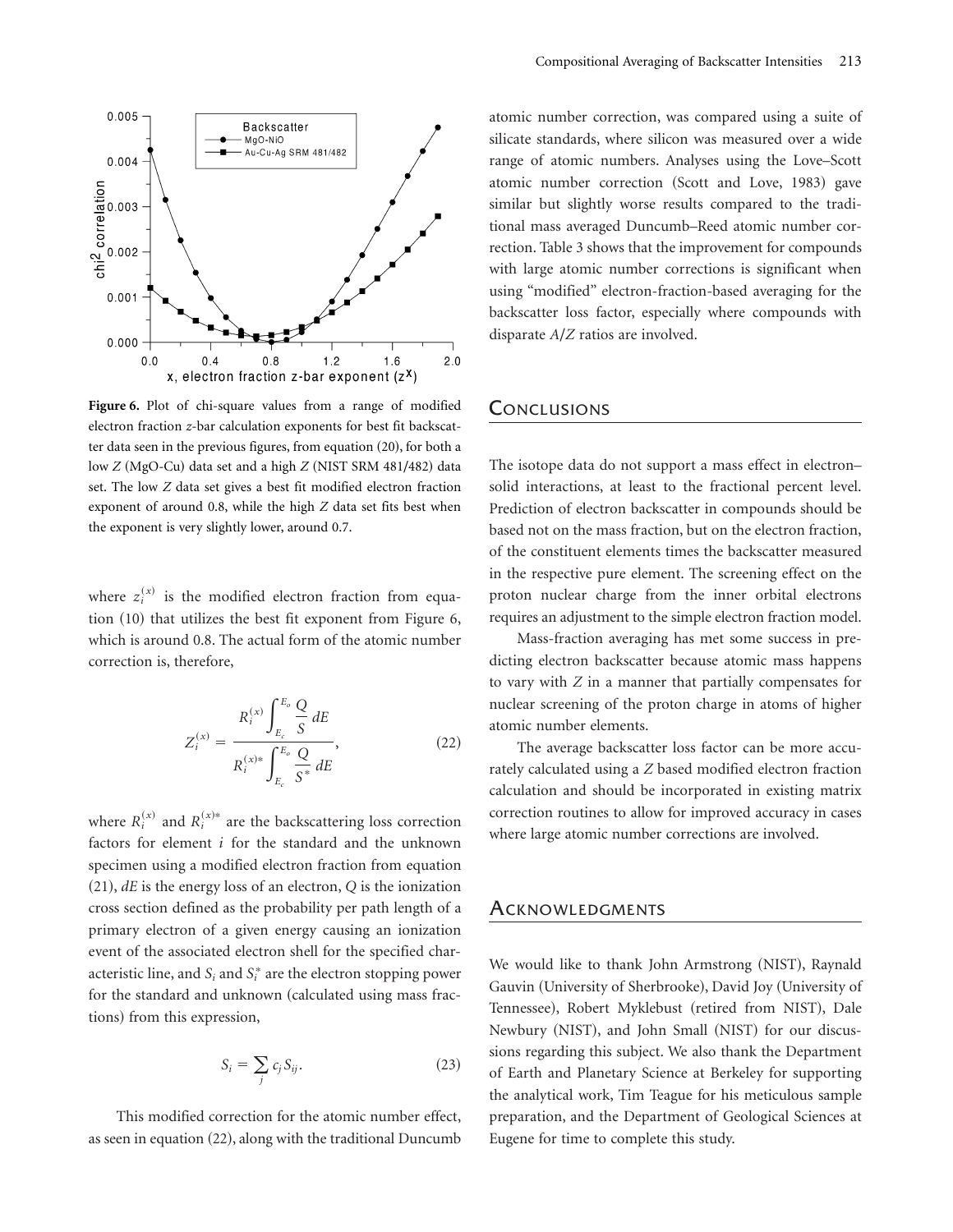|                                  | Published     | Trad.        |            | Mod. Duncumb-Reed |            |
|----------------------------------|---------------|--------------|------------|-------------------|------------|
| Compoundb                        | $(wt. \% Si)$ | Duncumb-Reed | Rel. error | (equation 22)     | Rel. Error |
| $SiO2$ (std)                     | 46.74         | 46.74        | $0.00\%$   | 46.74             | $0.00\%$   |
| $Mg_2SiO_4$                      | 19.96         | 19.88        | $-0.40%$   | 19.88             | $-0.38\%$  |
| $Mn_2SiO_4$                      | 13.91         | 13.91        | $-0.92%$   | 13.71             | $-1.37\%$  |
| Fe <sub>2</sub> SiO <sub>4</sub> | 13.78         | 13.72        | $-0.50%$   | 13.66             | $-0.94%$   |
| Co <sub>2</sub> SiO <sub>4</sub> | 13.38         | 13.23        | $-1.07\%$  | 13.17             | $-1.58%$   |
| Ni <sub>2</sub> SiO <sub>4</sub> | 13.41         | 13.27        | $-1.04%$   | 13.21             | $-1.49%$   |
| ZrSiO <sub>4</sub>               | 15.32         | 15.41        | 0.56%      | 15.21             | $-0.73%$   |
| PbSiO <sub>3</sub>               | 9.91          | 10.55        | 6.41%      | 10.13             | 2.23%      |
| $ThSiO4$ <sup>c</sup>            | 8.67          | 9.09         | 4.90%      | 8.67              | $-0.01%$   |
| ThSiO <sub>4</sub> <sup>d</sup>  | 8.67          | 9.25         | 6.75%      | 8.81              | 1.76%      |

**Table 3.** Comparison of Calculated Compositional Results Using the Traditional Mass-Based Atomic Number Correction and a Modified Duncumb–Reed Atomic Number Correction Using a Z-Based (Modified Electron Fraction) Average *R* Loss Factor for Compounds<sup>a</sup>

<sup>a</sup>The exponent of the *Z*-based correction factor (0.8) was adjusted based on the best fit to the Au-Ag-Cu alloy and the MgO-Cu as data sets discussed in the text. Note that the relative error for the traditional Duncumb–Reed mass-based atomic number correction increases generally with the size of the atomic number correction (and also with the size of the disparity of *A*/*Z* ratio for the elements in the compound).

 $^{\rm b}$ All silicate materials are synthetically grown except the PbSiO<sub>3</sub>, which is from the Tsumeb locality and obtained from Mineralogical Research. The SiO<sub>2</sub> was hydrothermally grown and obtained from ESPI, the Mn<sub>2</sub>SiO<sub>4</sub>, Co<sub>2</sub>SiO<sub>4</sub>, and Mg<sub>2</sub>SiO<sub>4</sub> were obtained from the Institute for Solid State Physics, University of Tokyo by H. Takei, the Ni2SiO<sub>4</sub> was grown at Tokyo University by M. Ojima, the Fe<sub>2</sub>SiO<sub>4</sub> was grown at Oak Ridge National Laboratory by L. Boatner, and the ZrSiO<sub>4</sub>, the ThSiO<sub>4</sub> (Thorite structure), and the ThSiO<sub>4</sub> (Huttonite structure) were grown at George Washington University by John Hanchar. c Thorite structure.

<sup>d</sup>Huttonite structure.

### **REFERENCES**

- ARMSTRONG, J.T. (1991). Quantitative elemental analysis of individual microparticles with electron beam instruments. In *Electron* Probe Quantitation, Heinrich, K.F.J. & Newbury, D.E. (Eds.), pp. 261–315. New York: Plenum Press.
- Büchner, A.R. (1973). Bestimmung der mittleren Ordnungszahl von Legierungen bei der quantitativen Mikrosondenanalyse. *Arch Eisenhüttenwesen* **44**, 143–147.
- Castaing, R. ~1960!. Electron probe microanalysis. In *Advances in Electronics and Electron Physics*, vol. 13, Marton, L.L. & Marton, C. (Eds.), pp. 317-386. New York: Academic Press.
- COLBY, J.W. (1966). In *The Electron Microprobe*, McKinley, T.D., Heinrich, K.F.J. & Wittry, D.B. (Eds.), New York: J. Wiley & Sons.
- DANGUY, L. & QUIVY, R. (1956). Rétrodiffusion (backscattering) des électrons par les solutions et les alliages. *J Phys Rad* **16**, 320.
- DONOVAN, J.J. & PINGITORE, N.E. (1998). The effect of mass in electron–solid interactions and the mystery of the "Heinrich Kink," *Microscopy and Microanalysis Proceedings*, vol. 4, suppl. 2, Baily, G.W., Alexander, K.B., Jerome, W.G., Bond, M.G. & McCarthy, J.J. (Eds.), p. 250. New York: Springer.
- DONOVAN, J.J. & PINGITORE, N.E. (2002). Compositional averaging of continuum intensifiers in multi-element compounds. *Microsc Microanal* **8**, 429–436.
- DONOVAN, J.J. & WESTPHAL, A. (2000). Averaging of electron backscatter and X-ray continuum intensities in multi-element compounds. In *Microbeam Analysis Proceedings*, Williams, D.B. & Shimizu, R. (Eds.), p. 431. Bristol and Philadelphia: Institute of Physics Publishing.
- DUNCUMB, P. & REED, S.J.B. (1968). The calculation of stopping power and backscatter effects in electron probe microscopy. In Quantitative Microanalysis, Heinrich, K.F.J. (Ed.). National Bureau of Standards Spec. Pub. 298, p. 133. Washington, DC: Chamber of Commerce.
- EVERHART, T.E. (1960). Simple theory concerning the reflection of electrons from solids. *J Appl Phys* **31**, 1483–1490.
- Goldstein, J.I., Newbury, D.E., Echlin, P., Joy, C.E., Fiori, C. & LIFSHIN, E. (Eds.) (1981). *Scanning Electron Microscopy and X-ray Microanalysis*. New York and London: Plenum Press.
- Goldstein, J.I., Newbury, D.E., Echlin, P., Joy, D.C., Romig, A.D., LYMAN, C.E., FIORI, C. & LIFSHIN, E. (Eds.) (1992). *Scanning Electron Microscopy and X-ray Microanalysis*. 2nd Ed. New York and London: Plenum Press.